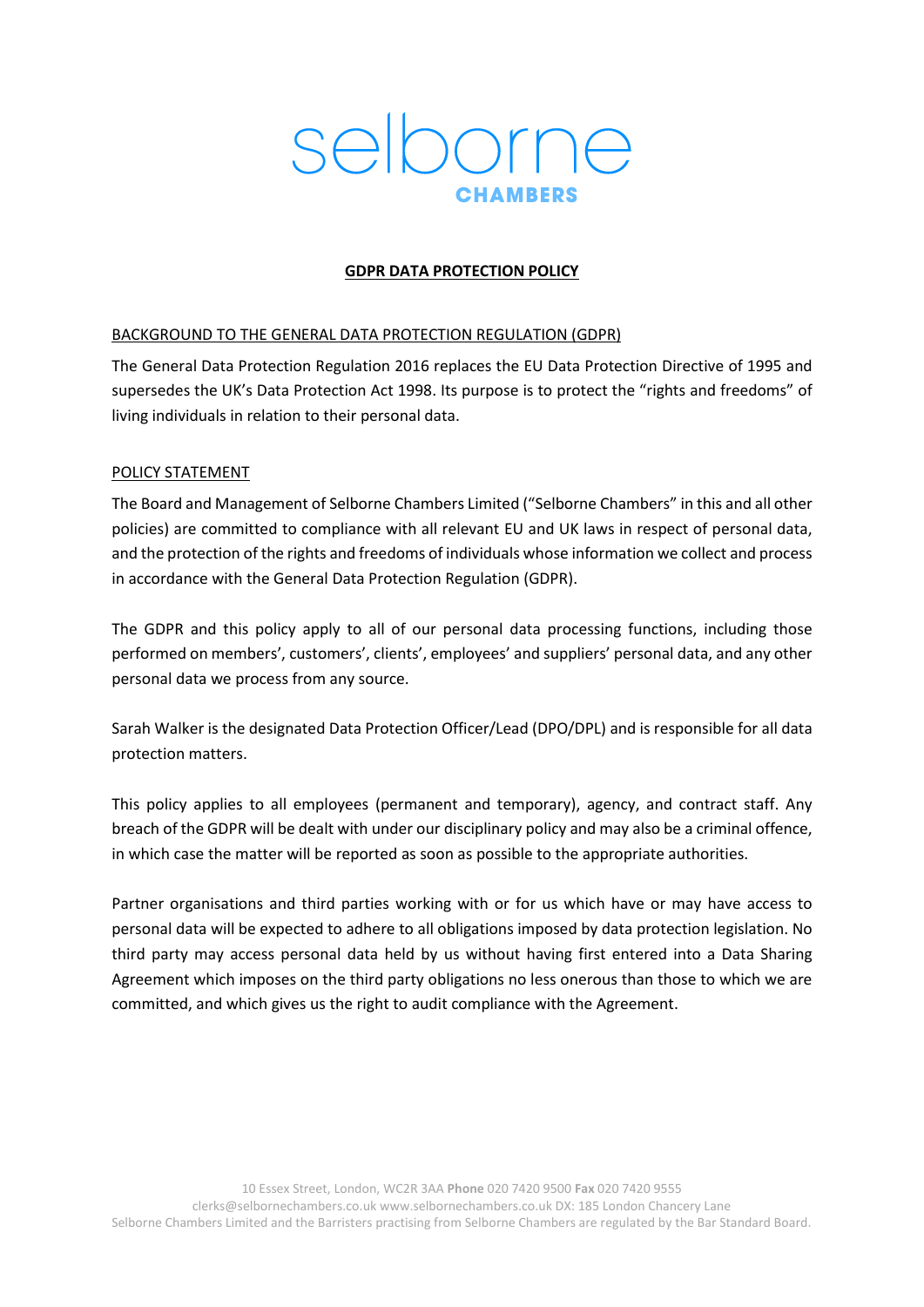#### DEFINITIONS

#### DATA PROTECTION PRINCIPLES

#### **Principle 1**

#### **Personal data must be processed lawfully, fairly, and transparently**

Lawful — we need to identify a lawful basis before we can process personal data, for example, consent.

Fairly — in order for processing to be fair, we have to make certain information available to Data Subjects. This applies whether the personal data was obtained directly from Data Subjects or from other sources.

Transparently — the GDPR includes rules on giving privacy information to Data Subjects. These are detailed and specific, placing an emphasis on making privacy notices understandable and accessible. Information must be communicated to the Data Subject in an intelligible form using clear and plain language.

#### **Principle 2**

#### **Personal data can only be collected for specific, explicit, and legitimate purposes**

The data we obtain for specified purposes must not be used for a purpose that is incompatible with those formally notified to the ICO as part of our GDPR register of processing.

#### **Principle 3**

#### **Personal data must be adequate, relevant, and limited to what is necessary for processing**

We cannot collect information that is not strictly necessary for the purpose for which it is obtained.

#### **Principle 4**

#### **Personal data must be accurate and, where necessary, kept up to date.**

Every reasonable step must be taken to ensure that personal data that are inaccurate are erased or rectified without delay. Data that is stored by us must be reviewed and updated as necessary. No data should be kept unless it is reasonable to assume that it is accurate.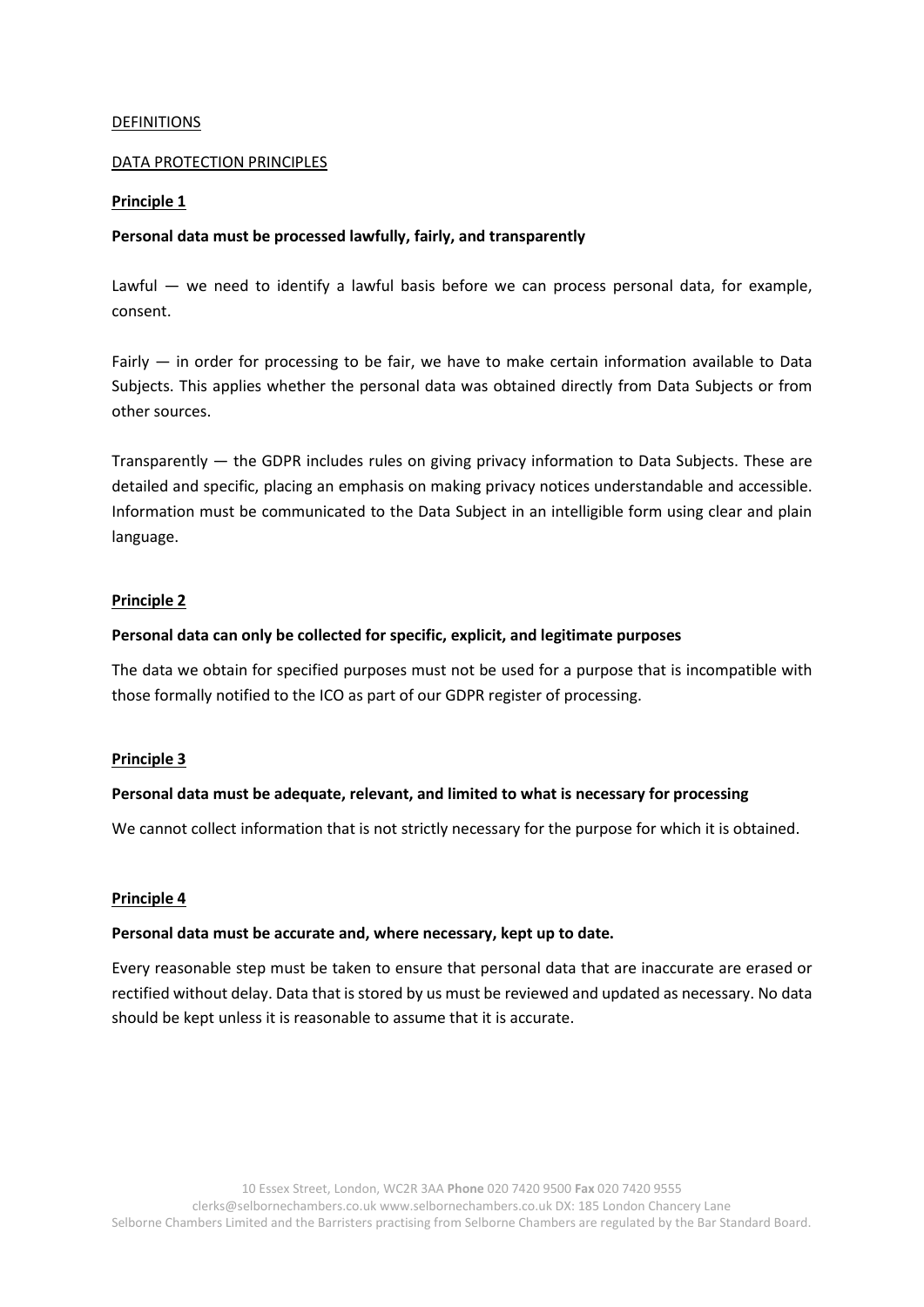### **Principle 5**

## **Personal data must be kept in a form such that the Data Subject can be identified only as long as is necessary for processing.**

We should only hold personal data for as long as we need it.

#### **Principle 6**

**Personal data must be processed in a manner that ensures appropriate security of the personal data, including protection against unauthorised or unlawful processing and against accidental loss, destruction or damage, using appropriate technical or organisational measures.**

#### DEMONSTRATING ACCOUNTABILITY

The GDPR includes provisions that promote Accountability and Governance. These complement the GDPR's transparency requirements. Accountability requires us to demonstrate that we comply with the GDPR Principles.

We will demonstrate compliance with the GDPR Principles by implementing and adhering to data protection policies, implementing technical and organisational measures, as well as adopting techniques such as Data Protection by Design, Data Protection Impact Assessments, breach notification procedures and incident response plans.

#### DATA SUBJECTS' RIGHTS

The GDPR provides the following rights for individuals in relation to their personal data:

- 1. The right to be informed
- 2. The right of access
- 3. The right to rectification
- 4. The right to erasure
- 5. The right to restrict processing
- 6. The right to data portability
- 7. The right to object
- 8. Rights in relation to automated decision making and profiling.

Data Subjects may make Subject Access Requests relating to their personal data. Our Subject Access Request Policy describes how we will ensure that our response to the request complies with the requirements of the GDPR.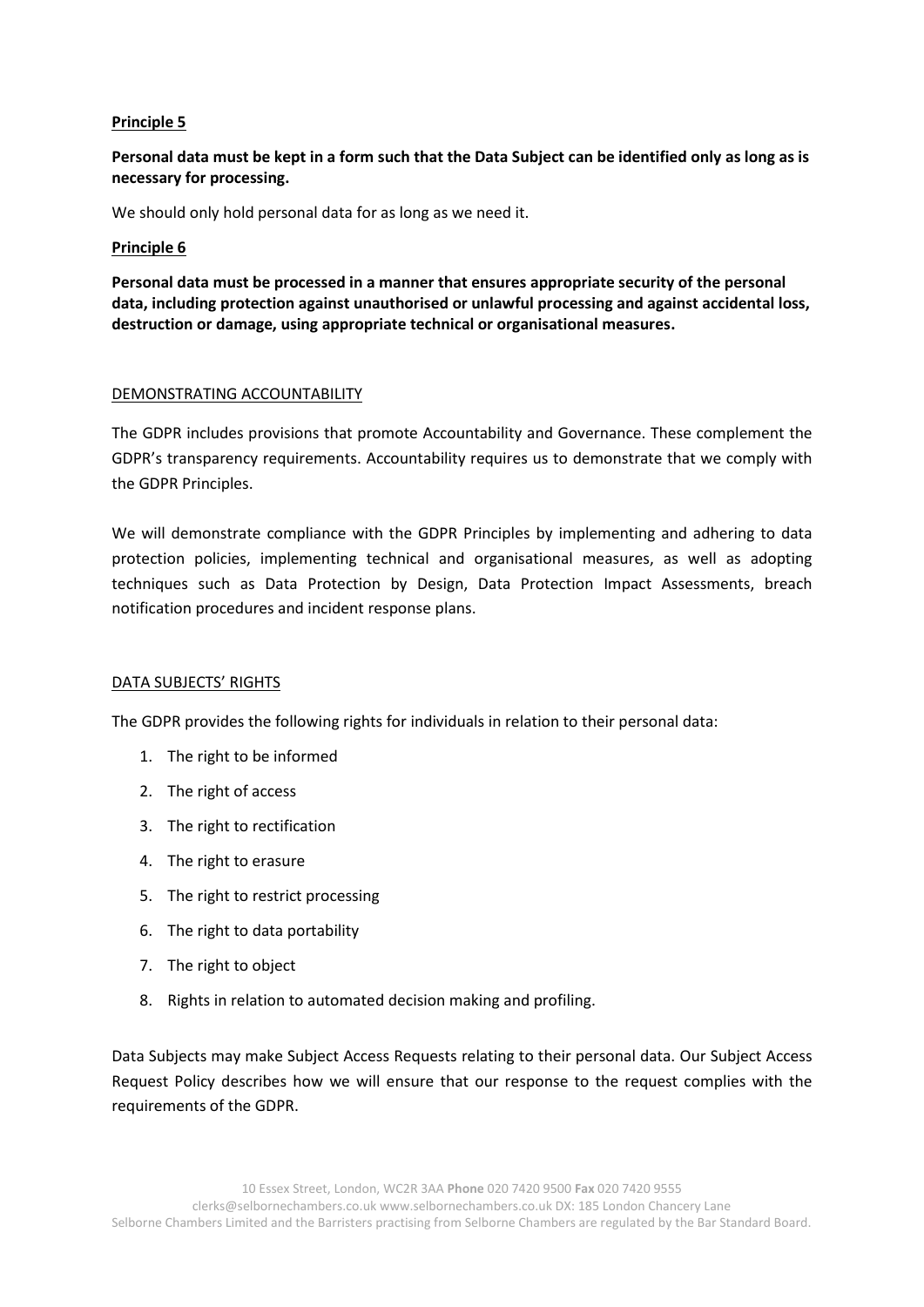Our DPO/DPL is responsible for responding to requests for information from Data Subjects within one calendar month in accordance with our Subject Access Request Policy. This can be extended to two months for complex requests in certain circumstances. If we decide not to comply with the request, the DPO/DPL must respond to the Data Subject to explain our reasoning and inform them of their right to complain to the ICO and seek judicial remedy. Data Subjects have the right to complain to us about the processing of their personal data, the handling of a Subject Access Request and to appeal against how their complaints have been handled.

## ACCURACY OF DATA

Our DPO/DPL is responsible for ensuring that all employees are trained in the importance of collecting accurate data and maintaining it.

Employees are required to notify their line manager and Chambers' Administrator of any changes in their personal circumstances which may require personal records be updated accordingly.

Our DPO/DPL is responsible for ensuring that appropriate procedures and policies are in place to keep personal data accurate and up to date, taking into account the volume of data collected, the speed with which it might change and any other relevant factors.

Our DPO/DPL is responsible for making appropriate arrangements where third-party organisations may have been passed inaccurate or out-of-date personal data to inform them that the information is inaccurate and/or out of date and is not to be used to inform decisions about the individuals concerned; and for passing any correction to the personal data to the third party where this is required.

## SECURITY OF DATA

All personal data should be accessible only to those who need to use it. All personal data should be treated with the highest security as set out in our Data Security Policy.

No less than annually our DPO/DPL will carry out a risk assessment taking into account all the circumstances of our data controlling and processing operations.

In determining appropriateness of all technical and organisational security measures, the DPO/DPL will consider the extent of possible damage or loss that might be caused to individuals (e.g. staff or customers) if a security breach occurs, the effect of any security breach on our organisation itself, and any likely reputational damage, including the possible loss of customer trust.

**Itisstrictly prohibited to remove personal data from our premisesfor any reason other than carrying out legitimate processing activities.**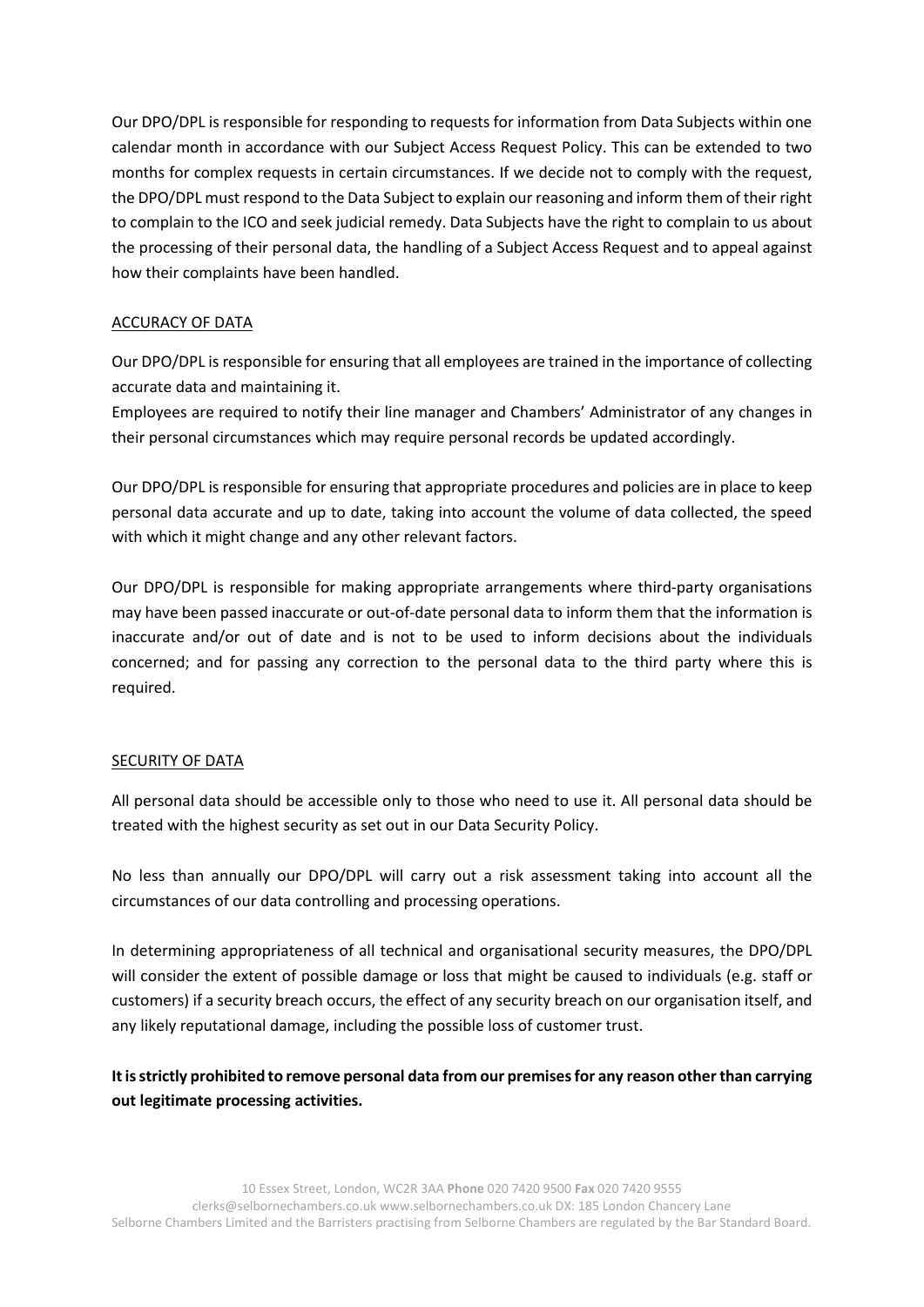Processing of personal data 'off-site' presents a potentially greater risk of loss, theft, or damage to personal data and the precautions that must be taken are set out in our Data Security Policy.

All employees are responsible for ensuring that any personal data that we hold and for which they are responsible is kept securely and is not, under any condition, disclosed to any third party unless that third party has been specifically authorised by us to receive that information and has entered into a Data Sharing Agreement.

## DISCLOSURE OF DATA

All requests to provide personal data must be supported by appropriate paperwork and all such disclosures must be specifically authorised by the Data Protection Officer/Lead.

We must ensure that personal data is not disclosed to unauthorised third parties, which includes family members, friends, government bodies, and, in certain circumstances, the Police. All employees should exercise caution when asked to disclose personal data held on another individual to a third party.

## RETENTION AND DISPOSAL OF DATA

We shall not keep personal data in a form that permits identification of Data Subjects for a longer period than is necessary in relation to the purpose(s) for which the data was originally collected.

The retention period for each category of personal data is set out in our Retention and Disposal Policy. Personal data will be retained in line with our Retention and Disposal Policy and, once its retention date is passed, it must be securely destroyed as set out in this policy.

On at least an annual basis, our DPO/DPL will review the retention dates of all the personal data processed by our organisation and will identify any data that is no longer required. This data will be securely archived, deleted or destroyed in line with our Retention and Disposal Policy.

We may store data for longer periods if the personal data will be processed solely for archiving purposes in the public interest, scientific or historical research purposes or statistical purposes, subject to the implementation of appropriate technical and organisational measures to safeguard the rights and freedoms of the Data Subject. Any such retention must be approved in advance by the DPO/DPL.

## INTERNATIONAL DATA TRANSFERS

Under GDPR, transfers of personal data outside of the European Economic Area can only be made if specific safeguards exist.

No employee is authorised to transfer personal data internationally until the DPO/DPL has confirmed in writing that we have appropriate safeguards in place.

10 Essex Street, London, WC2R 3AA **Phone** 020 7420 9500 **Fax** 020 7420 9555 clerks@selbornechambers.co.uk www.selbornechambers.co.uk DX: 185 London Chancery Lane Selborne Chambers Limited and the Barristers practising from Selborne Chambers are regulated by the Bar Standard Board.